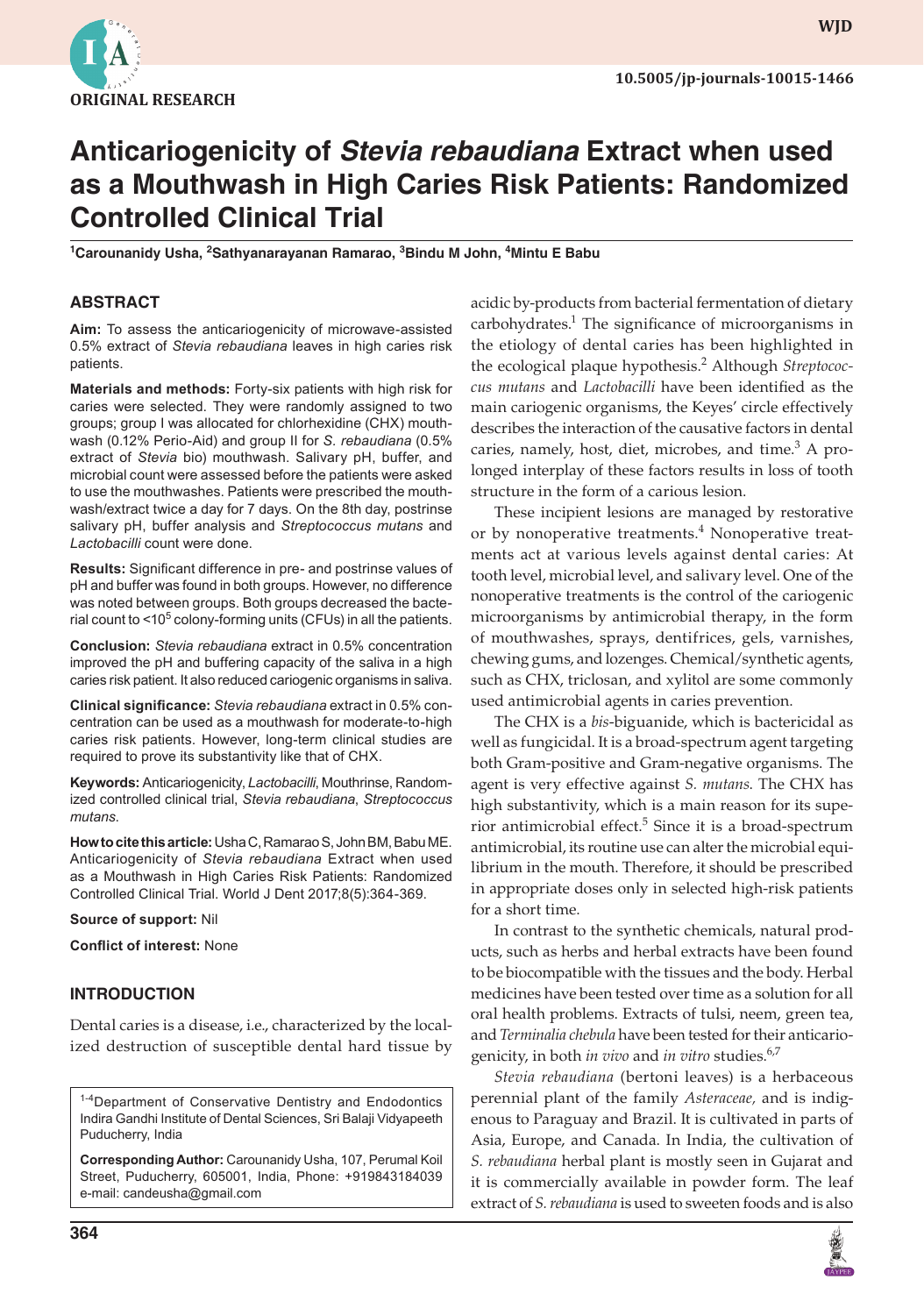*Anticariogenicity of Stevia rebaudiana Extract*

used as a dietary supplement. The major components are glycosides, namely, stevioside and rebaudioside-A. These compounds exhibit characteristic organoleptic properties and have sweetness intensities more than 300 times that of sucrose. Leaf extract of this plant has been used traditionally for the treatment of diabetes. It has been investigated as an antihypertensive, antihyperglycemic, and an antioxidant.<sup>8</sup> In 1992, Das et al<sup>9</sup> have assessed the cariogenic potential of the extracts and found them not to be cariogenic.

Studies have evaluated the antimicrobial potential of the extracts of *S. rebaudiana* against many pathogens.<sup>10-12</sup> Few *in vitro* studies have assessed their antibacterial action on *S. mutans*. 13,14 However, only few clinical studies have been reported on its impact on the salivary level of *S. mutans*. 15,16 As there is insufficient evidence available regarding *S. rebaudiana* as an anticariogenic substance, the following research question was raised.

"In high caries risk patients of 18 to 25 years' age group, with use of 0.5% stevia, microwave-assisted extract as a mouthrinse when compared with 0.12% commercially available CHX mouthwash, will there be a reduction in pH, improvement in buffering capacity, and reduction in cariogenic organisms in the saliva?"

The null hypothesis formed was as follows: "There will be no significant difference between 0.5% stevia and 0.12% CHX mouthwash in any salivary parameter".

### **MATERIALS AND METHODS**

Patients between the age group 18 and 25 years attending the outpatient Department of Conservative Dentistry and Endodontics of the institute were included for the study. Patients were categorized as high risk using caries risk assessment sheet. A total of  $46$  (n =  $46$ ) such patients were randomly allocated to both groups using simple random sampling as shown in the flow diagram (Flow Chart 1).

*Group I*: (n = 23) patients who were given 0.12% CHX mouthwash (Perio-Aid, Dubai).

*Group II*: (n = 23) patients who were given 0.5% Stevia mouthwash (aqueous extract of Stevia Bio, India).

Patients who were already on any mouthwash regime were excluded from the study. In addition, those who were on any medication that would alter the salivary flow were also not included in the study. The presence of systemic disease was another exclusion criteria.

## **Procedure for Salivary Analysis of pH, Buffer, and Bacterial Count**

Unstimulated saliva was taken for pH analysis and stimulated saliva was obtained for buffer and microbial analysis. The GC saliva kit (GC, Asia) was used for the analysis of pH and buffer. This chairside kit uses a traffic light model color coding for the changes in theses parameters. The caries risk test (CRT) bacteria kit (Ivoclar Vivadent) was used for salivary analysis for the cariogenic bacteria. It consists of agar culture media plate where *S. mutans* can be cultured on one side and the *Lactobacilli* on the other side. A master chart is also provided to compare and grade the CFUs.

#### **Salivary pH Analysis**

The patient was asked to spit the saliva collected in the mouth without any stimulation into the beaker provided. The amount collected and the viscosity of the saliva were noted. The pH strip of the GC saliva kit was dipped into the saliva. After 10 seconds, the color change was compared



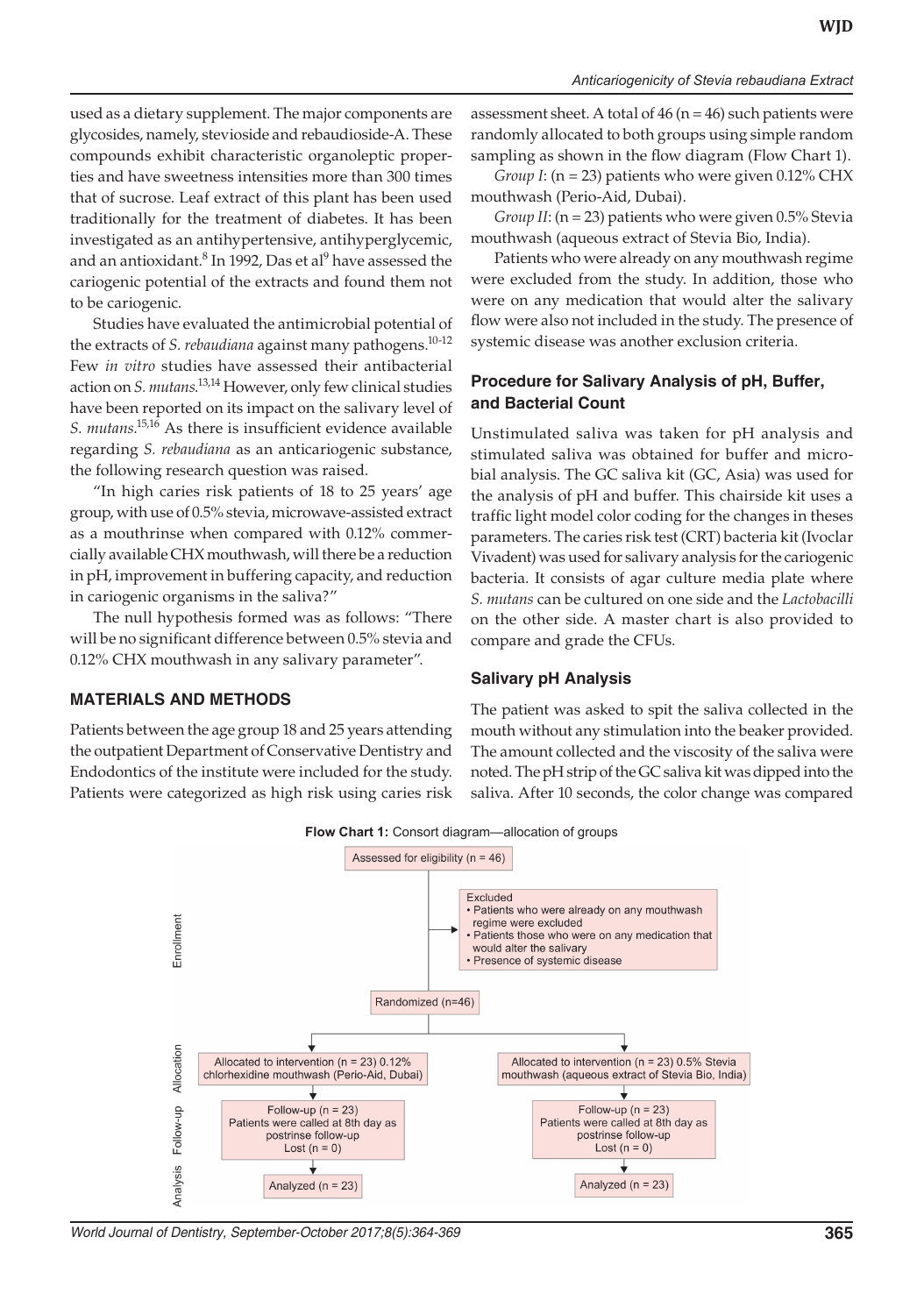with the chart provided in the kit. Red change denotes highly acidic resting saliva with pH 5.0 to 5.8. Yellow change indicates moderately acidic saliva with pH of 6.0 to 6.6. Green denotes healthy saliva with pH 6.8 to 7.8.

## **Salivary Buffer Analysis**

Stimulated saliva was collected by asking the patient to chew on the paraffin wax provided in the kit. The saliva collected in the first 30 seconds was discarded. The patient was instructed to continue to chew on the paraffin wax and periodically expectorate the saliva into the beaker. After 5 minutes, the amount collected was noted. The buffer strip from the GC saliva kit was used to assess the buffer. The saliva was taken with a dropper and placed on the buffer strip in three different areas. After 2 minutes, the color change is observed. They were again matched with the chart provided. Green is given 4 points. Blue was given 2 points and red 0 point. The values for three color changes in the strip were added and averaged. If the score is 0 to 5, it is categorized as poor buffer, 6 to 9 as moderate buffering capacity, and if it is 10 to 12, it is a good buffering capacity.

## **Salivary Microbial Analysis**

The stimulated saliva was taken in the pipette and dispensed onto the culture plates provided by the CRT bacteria kit. One side is meant for *S. mutans* growth and the other side is for the *Lactobacilli* growth. After placing the saliva, excess was removed and the plate was incubated for 48 hours in a microbiological laboratory. The growth on the plates was compared with the chart provided and graded in CFU/mL. About <10<sup>5</sup> CFU/mL of *S. mutans* and *Lactobacilli* in saliva is considered low caries index and ≥10<sup>5</sup> CFU/mL is considered as high caries index.

# **Stevia Preparation**

Preparation of the mouthwash was done with commercially available, partly powdered, dried leaves, Stevia Bio. About 5 gm of herbal powder was weighed in a weighing machine. It was mixed with 1 L of double-distilled water. Beaker was placed inside the microwave for 5 minutes at 1350 W for extraction of the stevia extract.<sup>17</sup> For further purification, the extract is centrifuged. Centrifugations were done at 100c at 10,000 rpm for 20 minutes. Centrifuged solutions were immediately dispensed into amber-colored bottles. Solutions were prepared freshly whenever required.

### **Prescription of Mouthwash**

The patients in group I were given 10 mL of 0.12% and were asked to rinse morning after breakfast and night after dinner for 1 week. The patients in group II were

given the 0.5% stevia extract and provided the same instructions to rinse as group I patients. They were blinded to the mouthwash they were prescribed to. They were asked not to eat or drink anything for half-an-hour after using the rinse. Patients were asked to report on the 8th day after breakfast, and they were asked to use the mouthwash in the author's presence. They were asked to wait for half-an-hour and then the postrinse analysis was done. A measuring cup is given for the patients to measure the quantity of the mouthwash to use.

## **Monitoring**

Participants and the operator were blinded in the study. Each patient was assigned two calibrated people to monitor the usage. Phone calls were done twice a day, after breakfast and after dinner to remind and ensure the usage. These phone calls were made on the 2nd, 4th, and the 6th day. In case a patient misses a call, a reminder call was made in 30 minutes and then 45 minutes and then after an hour. Even after all the reminder calls if the patient fails to attend, a reminder in the form of text message was sent.

## **Evaluation of Outcomes**

The salivary pH, buffer, and microbial counts were analyzed on the 8th day of postrinse using the same protocols as in the prerinse analysis. The data were statistically analyzed using GraphPad InStat version 3.00 for Windows 95, GraphPad Software, San Diego California USA, www.graphpad.com.

### **RESULTS**

For both groups, mean and standard deviation (SD) of the pre and postrinse pH and buffer have been calculated (Tables 1 and 2). As the data had a nonnormal

**Table 1:** Mean and SD of pre and postrinse pH of CHX and stevia mouthwash groups

|                        |                 |                | Difference in pH |
|------------------------|-----------------|----------------|------------------|
|                        | Prerinse pH     | Postrinse pH   | postrinse        |
| Groups                 | $Mean \pm SD$   | $Mean \pm SD$  | $Mean \pm SD$    |
| Group I                | $6.33 \pm 0.24$ | $6.8 \pm 0.28$ | $0.47 \pm 0.04$  |
| $(0.12\% \text{ CHX})$ |                 |                |                  |
| Group II               | $6.38 \pm 0.22$ | $6.9 \pm 0.32$ | $0.52 \pm 0.10$  |
| $(0.5\%$ Stevia)       |                 |                |                  |

**Table 2:** Mean and SD of pre and postrinse buffer of CHX and stevia mouthwash groups

| Groups                            | Prerinse buffer<br>$Mean \pm SD$ | Postrinse<br>buffer<br>$Mean \pm SD$ | Difference in<br>buffer postrinse<br>$Mean \pm SD$ |
|-----------------------------------|----------------------------------|--------------------------------------|----------------------------------------------------|
| Group I<br>$(0.12\% \text{ CHX})$ | $3.35 \pm 1.03$                  | $9.60 \pm 1.61$                      | $6.25 \pm 0.58$                                    |
| Group II<br>$(0.5%$ stevia)       | $3.40 \pm 0.25$                  | $9.43 \pm 0.31$                      | $6.03 \pm 0.06$                                    |
|                                   |                                  |                                      |                                                    |

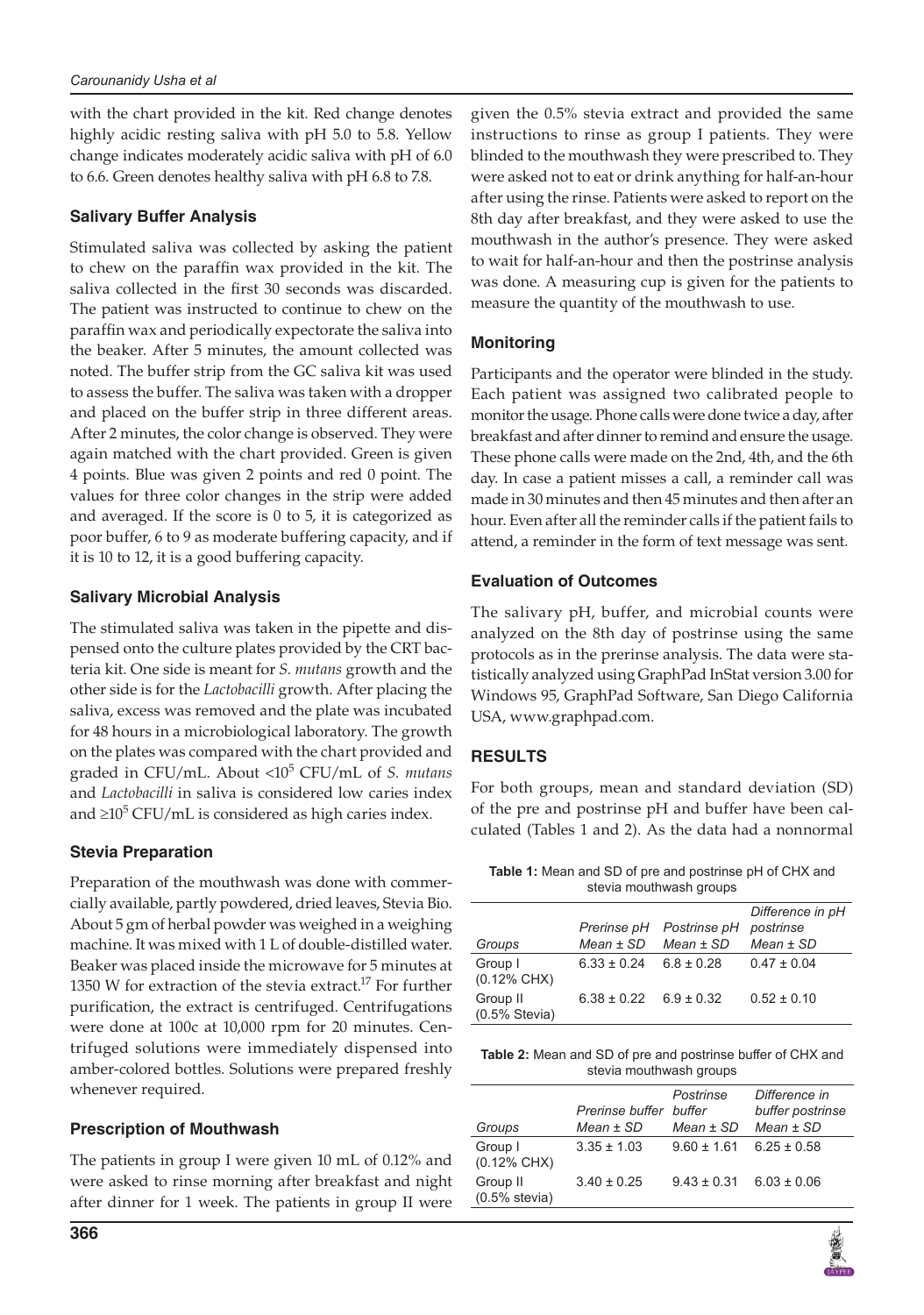**Table 3:** Wilcoxon matched-pairs signed-rank test comparing the means between the pre and postrinse values of pH and buffer for both groups, at  $p < 0.0001$ 

|                          | Group I<br>(0.12% CHX) |             | Group II<br>$(0.5\%$ Stevia) |               |
|--------------------------|------------------------|-------------|------------------------------|---------------|
|                          | рH                     | Buffer      | pН                           | <b>Buffer</b> |
| Signed rank              | $-216.00$              | $-276.00$   | $-270.00$                    | $-276.00$     |
| Sum of positive<br>ranks | 18.500                 | 0.000       | 3.000                        | 0.000         |
| Sum of negative<br>ranks | $-234.50$              | $-276.00$   | $-273.00$                    | $-276.00$     |
| Number of pairs          | 23                     | 23          | 23                           | 23            |
| One tailed p-value       | $< 0.0001*$            | $< 0.0001*$ | $< 0.0001*$                  | $< 0.0001*$   |
| 東川 じょししょう きんこうだい エンチ     |                        |             |                              |               |

\*Highly significant

distribution, Wilcoxon matched-pairs signed-rank test was done to compare the means of pre and postrinse pH and buffer values within the groups. The difference for both pre and postrinse salivary parameters in both CHX and Stevia group is highly significant at p < 0.0001 (Table 3). Mean and SD of the pH change and buffer change after the rinse were analyzed between the groups with Mann–Whitney test. There was no statistically significant difference between the stevia group and CHX group for pH change or for buffering capacity (Table 4). There was 100% reduction in microbial colony count in groups I and II after the rinse on the 8th day (Table 5).

### **DISCUSSION**

As per the Caries Management by Risk Assessment (CAMBRA) guidelines, antibacterial mouthwash is an important caries preventive therapy for prevention or control of dental caries in high-risk individuals.<sup>18,19</sup> Apart from the use of well-known antibacterial mouthwashes, such as CHX, there is a recent surge in the use of natural products as oral care therapies. The antibacterial property of the phytochemicals, essential oils, and flavonoids, extracted from plant or food products, against *S. mutans*, have been established by many *in vitro* and *in vivo* studies.20

The hypothesis generated in this study was based on the established antibacterial properties of the glycosides from plant products on microorganisms. The leaves of *S. rebaudiana* are a natural sweetener. It has around 100 phytochemicals. Stevia has two main glycosides that are Stevioside (110–270 times sweeter than sugar) and Rebaudioside A (180–400 times sweeter than sugar). The leaves also contain 80 to 85% water. Ethanolic and methanolic extracts of stevia leaves have been found to be effective against the Gram-negative and Gram-positive organisms. In few *in vitro* studies, aqueous extracts of stevia have been shown to be ineffective against *S. mutans*. 13,14 Despite such an evidence, an aqueous extract of the stevia leaves was planned to be used as mouthwash in this study, for safety and palatability of patient's use.

**Table 4:** Mann–Whitney test comparing the mean difference in pH and buffer between CHX group and stevia group

| рH                                                                | <b>Buffer</b>                          |  |  |
|-------------------------------------------------------------------|----------------------------------------|--|--|
| Mann-Whitney U-statistic<br>$= 247.00$                            | Mann-Whitney U-statistic<br>$= 243.50$ |  |  |
| $U' = 282.00$                                                     | $U' = 285.50$                          |  |  |
| Sum of ranks in CHX<br>$= 523.00$                                 | Sum of ranks in CHX<br>$= 561.50$      |  |  |
| Sum of ranks in stevia<br>$= 558.00$                              | Sum of ranks in stevia<br>$= 519.50$   |  |  |
| p-value is 0.3491, considered not significant; p-value is 0.3117, |                                        |  |  |

considered not significant

**Table 5:** Reduction in cariogenic organisms postrinse

| Groups                 | S. mutans      | Lactobacilli   |
|------------------------|----------------|----------------|
| Group I (0.12% CHX)    | 100% reduction | 100% reduction |
| Group II (0.5% stevia) | 100% reduction | 100% reduction |

Several extraction methods are available to extract the content from plant products. Modern methods were optimized in terms of temperature, duration of the process, stability, and quantity of molecules extracted. One such method is microwave-assisted extraction (MAE). The MAE uses pressurized and/or supercritical fluids or microwaves to reduce extraction time. Moreover, in MAE, the solvent volume used is much less than that required in conventional extraction methods. The microwave extraction method is more effective in terms of yield, time, and energy consumption in comparison with conventional and ultrasound techniques.

In this study, to enhance the solubility and extraction of the components of the leaf in an aqueous medium, MAE was used.<sup>17</sup> Extraction was carried out at different power levels ranging from 20 to 160 W with extraction time ranging between 30 seconds and 5 minutes with a temperature range of 10 to 90°C.

Salivary pH and buffer are biological indicators for high caries risk.21 The *S. mutans* metabolizes the easily fermentable sugars to produce lactic acid that results in the acidic pH of the saliva/biofilm. This, in turn, aids in proliferation of aciduric and acidogenic organisms and results in the demineralization of the tooth structure. Polyol-containing sugar substitutes, such as xylitol are nonfermentable sugars; thus, they have been proven to be anticariogenic.<sup>22</sup> However, very less evidence is present on the *in vivo* effect of the stevia extract on pH and buffer of saliva.<sup>16</sup>

In this study, there was a statistically significant difference in the mean difference between pre and postrinse parameters of pH and buffer in the stevia group as well as in the CHX group. This means that both mouthwashes were effective in favorably altering the pH and the buffer. While comparing the efficacy of stevia mouthwash over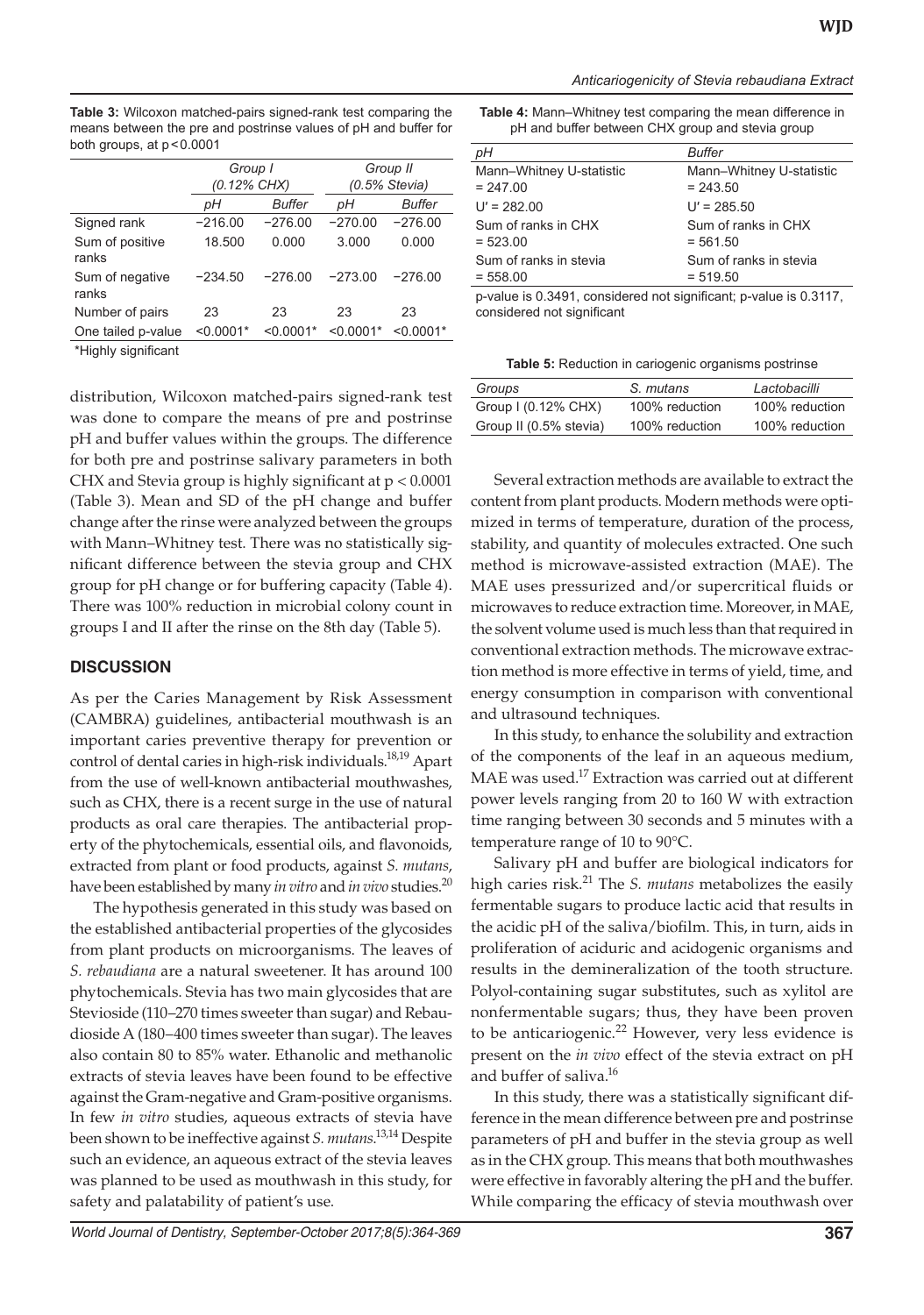CHX mouthwash, it was found that stevia mouthwash performed as good as the CHX mouthwash in altering the salivary parameters. This is in accordance to a study by Brambilla et al,<sup>16</sup> where 20 volunteers rinsed with stevia solutions and sucrose solutions. Postrinse, the plaque pH was measured at 7 time points after each rinse. It was found that the pH dropped to acidic with sucrose solutions and not with stevia solution, concluding that stevia is nonacidogenic. The prerinse pH of the plaque collected from the volunteers in the study were normal, whereas in our study, the prerinse salivary pH was acidic, as it was collected from high caries risk patients, which became normal after the rinse with stevia extract. Thus, it can be inferred from the current study that stevia extract is not only nonacidogenic but also tends to lower the acidic pH of saliva.

The result of the current study also shows both extract of stevia and CHX mouthwash were effective in reducing the cariogenic microbial count over duration of 1 week. This is also in accordance with previous *in vitro* and *in vivo* studies. In 2012, Gamboa and Chaves<sup>11</sup> evaluated the antibacterial activity of *S. rebaudiana* leaf extracts against cariogenic bacteria in an *in vitro* study. It was reported to have inhibitory effect on both *S. mutans* and *Lactobacilli*, with the latter being more sensitive. An *in vitro* study by Giacaman et al $^{23}$  evaluated the effect of several sweeteners on enamel demineralization and on the cariogenic properties of *S. mutans* biofilms in an artificial caries model. It concluded by stating that stevia reduced the number of viable cells and the extracellular polysaccharide formation when compared with sucrose. Similarly, Brambilla et al16 had performed *in vitro* analysis with 3-(4,5-dimethylthiazol-2-yl)-2,5-diphenyltetrazolium bromide assay on biofilm formation and found stevia to form lesser biofilm than sucrose. Thus, it can be inferred that stevioside is not only antibacterial but also a nonfermentable sugar compared with sucrose, which is a probable reason for reduction in the biomass in our study.

The presence of numerous essential oils is attributed to be one of the reasons for the antibacterial cation. $^{24}$  It also contains nonglycosidic labdane diterpenes, flavonoids, phenolic compounds, vitamins, nutrients, phytosterols, and triterpenes. Steviol glycosides have also shown to be potent antioxidants, which might retard the growth of cariogenic organisms. This has high correlation to the total phenolic and flavonoid contents of the extract.<sup>25</sup> Steviosides offer several advantages over other noncaloric sucrose substitutes: They are heat-stable, resistant to acid hydrolysis, and nonfermentable. Further *in vivo* research has been recommended to make the best use of this plant extract.<sup>26</sup>

Within the limitations of this study and from the evidence obtained, it can be concluded that *S. rebaudiana* mouthwash decreased the acidic pH and improved the buffer in high-risk individuals. Its antimicrobial activity against the cariogenic organisms was also like that of CHX.

## **CONCLUSION**

Microwave-assisted *S. rebaudiana* extract when used as a mouthwash in high caries risk individuals had exhibited the following:

- Improved the pH and buffering capacity of the saliva in a high-risk patient.
- Antimicrobial efficacy against *S. mutans* and *Lactobacilli* like that of CHX.

However, long-term clinical studies are required to prove its substantivity like that of CHX.

### **REFERENCES**

- 1. Longbottom CL, Huysmans MC, Pitts NB, Fontana M. Glossary of key terms. Monogr Oral Sci 2009 Jun;21:209-216.
- 2. Marsh PD. Microbial ecology of dental plaque and its significance in health and disease. Adv Dent Res 1994 Jul;8(2): 263-271.
- 3. Keyes PH. The infectious and transmissible nature of experimental dental caries. Findings and implications. Arch Oral Biol 1960 Mar;1:304-320.
- 4. Carounanidy U, Sathyanarayanan R. Dental caries: a complete changeover, PART III: changeover in the treatment decisions and treatments. J Conserv Dent 2010 Oct-Dec;13(4):209-217.
- 5. Nagappan N, John J. Antimicrobial efficacy of herbal and chlorhexidine mouth rinse – a systematic review. J Dent Med Sci 2012 Nov-Dec;2(4):5-10.
- 6. Carounanidy U, Satyanarayanan R, Velmurugan A. Use of an aqueous extract of *Terminalia chebula* as an anticaries agent: a clinical study. Indian J Dent Res 2007 Oct-Dec;18(4):152-156.
- 7. Agarwal P, Nagesh L, Murlikrishnan. Evaluation of the antimicrobial activity of various concentrations of Tulsi (*Ocimum sanctum*) extract against *Streptococcus mutans*: an *in vitro* study. Indian J Dent Res 2010 Jul-Sep;21(3):357-359.
- 8. Goyal SK, Samsher, Goyal RK. Stevia (*Stevia rebaudiana*) a bio-sweetener: a review. Int J Food Sci Nutr 2010 Feb;61(1): 1-10.
- 9. Das S, Das AK, Murphy RA, Punwani IC, Nasution MP, Kinghorn AD. Evaluation of the cariogenic potential of the intense natural sweeteners stevioside and rebaudioside A. Caries Res 1992 Feb;26(5):363-366.
- 10. Jayaraman S, Manoharan MS, Illanchezian S. *In-vitro* antimicrobial and antitumor activities of *Stevia rebaudiana* (*Asteraceae*) leaf extracts. Pharm Res Trop J Pharm Res 2008 Dec;7(74):1143-1149.
- 11. Gamboa F, Chaves M. Antimicrobial potential of extracts from *Stevia rebaudiana* leaves against bacteria of importance in dental caries. Acta Odontol Latinoam 2012 Dec;25(2): 171-175.
- 12. Ghosh S, Subudhi E, Nayak S. Antimicrobial assay of *Stevia rebaudiana* Bertoni leaf extracts against 10 pathogens plant materials and microorganisms determination of minimum inhibitory concentration (MIC). Int J Integr Biol 2008 Feb;2(1):27-31.